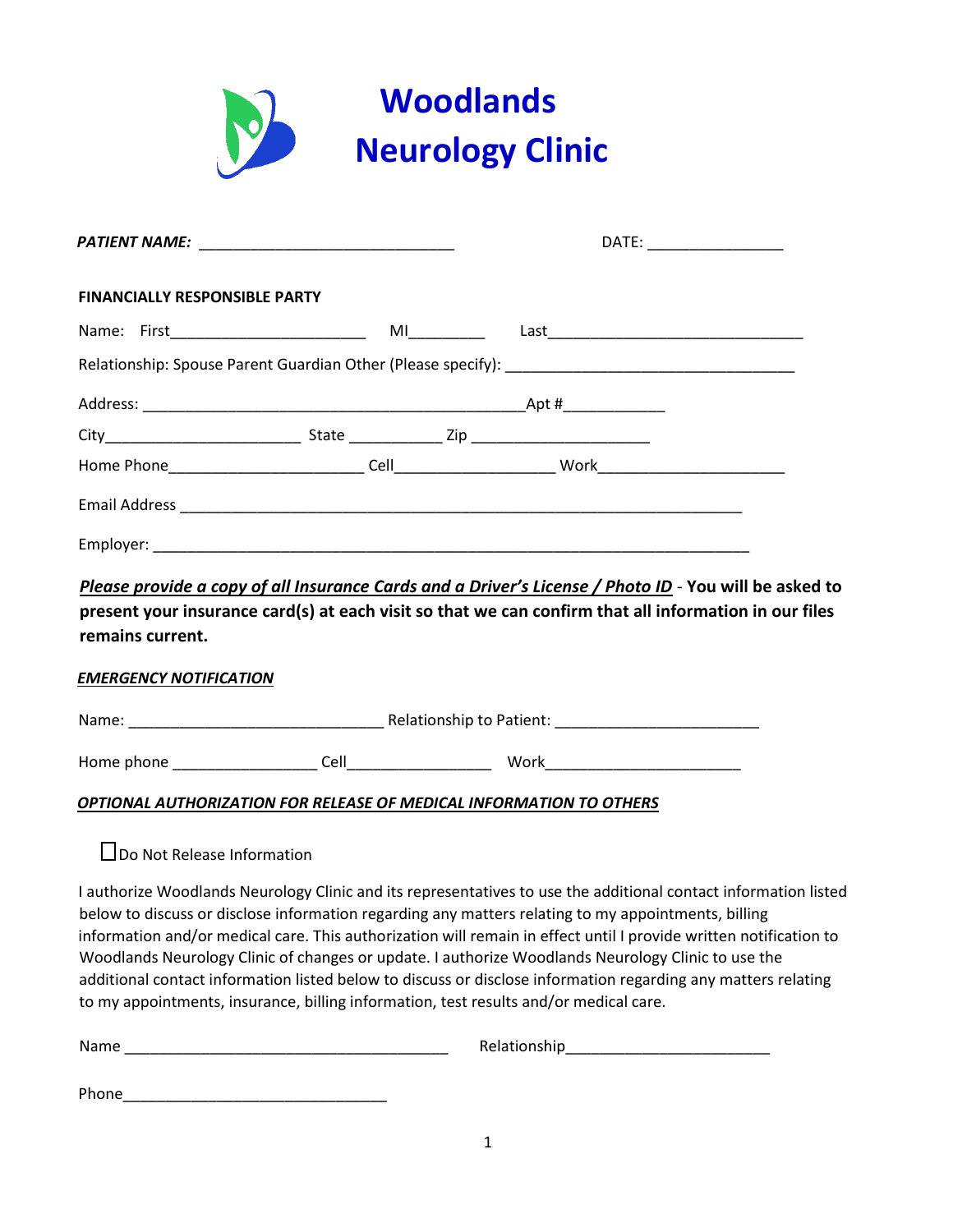You may release the following information to the person named above:

|              | $\Box$ Appointments $\Box$ Billing Information | — ⊔ — | Medical Care/Test results Leave Message |  |
|--------------|------------------------------------------------|-------|-----------------------------------------|--|
| Patient Name |                                                |       |                                         |  |
| Signature    |                                                |       | Date                                    |  |

### **FINANCIAL AND PAYMENT GUIDELINES**

Notice: Our office does NOT file Auto Insurance claims for visits relating to motor vehicle accidents.

**Payment is due at the time of service. This includes all co-pays, deductibles and co-insurance. If your insurance company requires a referral, it is the patient's responsibility (or guarantor) to obtain the referral prior to your appointment.** 

- I authorize direct payment of my insurance benefits to Woodlands Neurology Clinic for services rendered to myself or dependents.
- Insurance will be filed for services rendered. Any charges for services not covered by insurance will be the responsibility of the patient or his/her guardian.
- I understand that it is my responsibility to know my insurance benefits and whether the services rendered are covered benefits.
- Patient or guardian is responsible for notifying our office of any changes to demographics or insurance and billing information.
- Services not paid by the health insurance company will be the responsibility of the patient or his/her guardian.
- Woodlands Neurology Clinic or its authorized agent will provide medical information to the insurance company as required for payment of claims for services rendered.

### **Lab / X-Ray / Diagnostic Services:**

- I understand that I may receive a separate bill if my medical care includes labs, imaging such as MRIs or CTs, or any other diagnostic services. I further understand that I am financially responsible for any co-pays, deductibles and co-insurance due for these services if they are not reimbursed by my insurance.
- I authorize the release of all medical records to specialists and/or consulting physicians if applicable to my care and condition.

| <b>Patient Name</b> | <b>NPUTHUL</b> |  |
|---------------------|----------------|--|
|---------------------|----------------|--|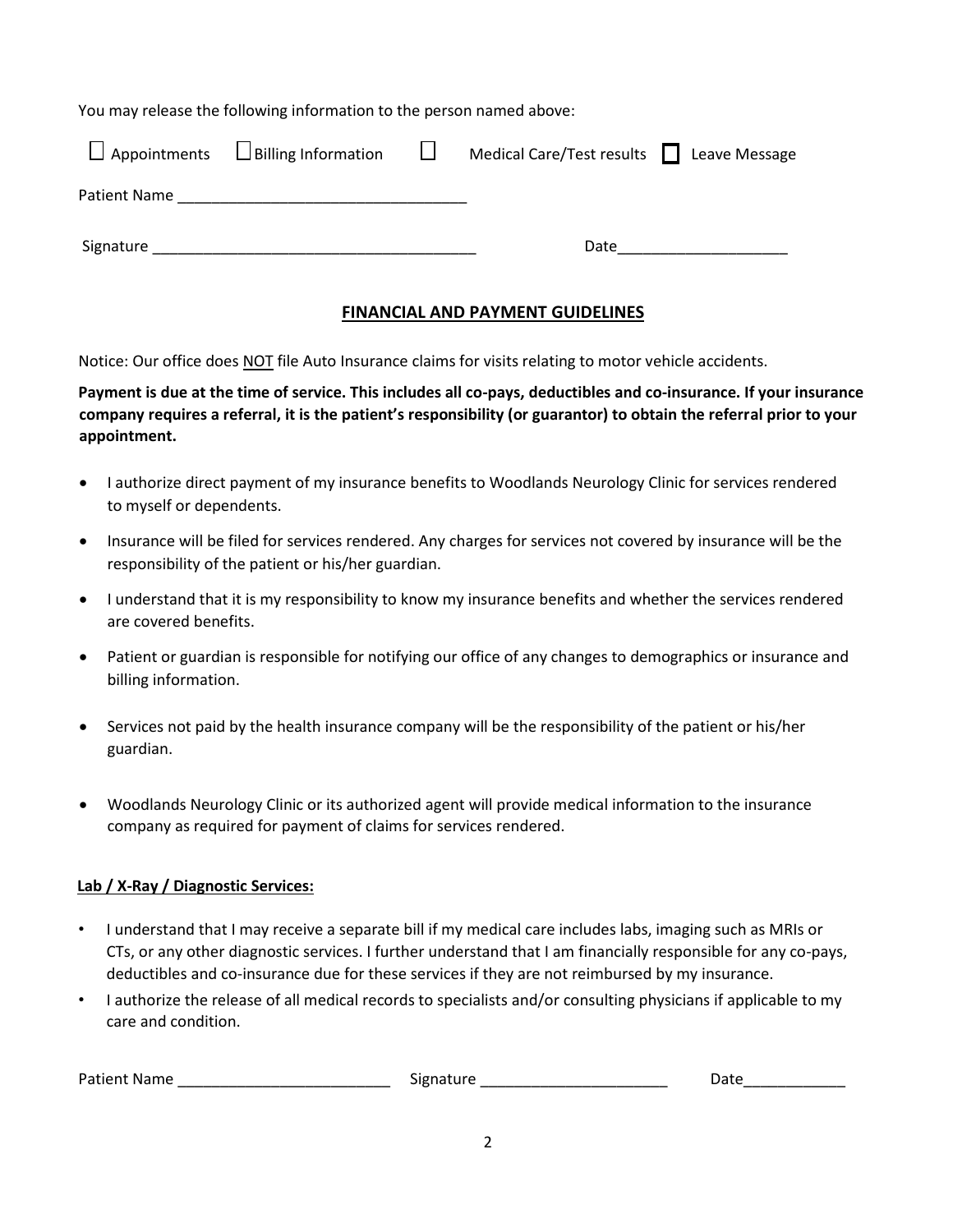## *CONSENT FOR TREATMENT, RELEASE OF INFORMATION, AUTHORIZATION & ASSIGNMENT OF BENEFITS*

- I consent to treatment necessary to the care which has been discussed and directed by the provider.
- I authorize any holder of medical or other information about me to release to the Social Security Administration, Health Care Financing Administration, its intermediaries, its carriers, or any other insurance carrier any information needed for this or any other related claim to be processed. I permit a copy of this authorization to be used in place of the original and request payment of medical insurance benefits either to me or to the party who accepts assignment.
- I understand it is mandatory to notify the health care provider of any party who may be responsible for paying for my treatment.
- I further authorize and request that insurance payments be directed to Woodlands Neurology Clinic

I have read, fully understand and agree to the above medication refill guidelines, financial responsibility statement, payment guidelines, consent for treatment and release of medical information & insurance authorization. I also certify that all the information, provided is complete and accurate.

Signature \_\_\_\_\_\_\_\_\_\_\_\_\_\_\_\_\_\_\_\_\_\_\_\_\_\_\_\_\_\_\_\_\_\_\_\_\_\_\_\_\_\_\_\_ Date\_\_\_\_\_\_\_\_\_\_\_\_\_\_\_\_\_\_\_\_

### *PRIVACY PRACTICES*

Our office, physician, and staff are committed to securing the privacy of your health information. We are making available to you a copy of our Notice of Privacy Practices. You can either download this notice from our website at [https://www.woodlandsneurologyclinic.com,](https://www.woodlandsneurologyclinic.com/) or ask us to print a copy for you.

Signature\_\_\_\_\_\_\_\_\_\_\_\_\_\_\_\_\_\_\_\_\_\_\_\_\_\_\_\_\_\_\_\_\_\_\_\_\_ Date \_\_\_\_\_\_\_\_\_\_\_\_\_\_\_\_\_\_\_\_\_\_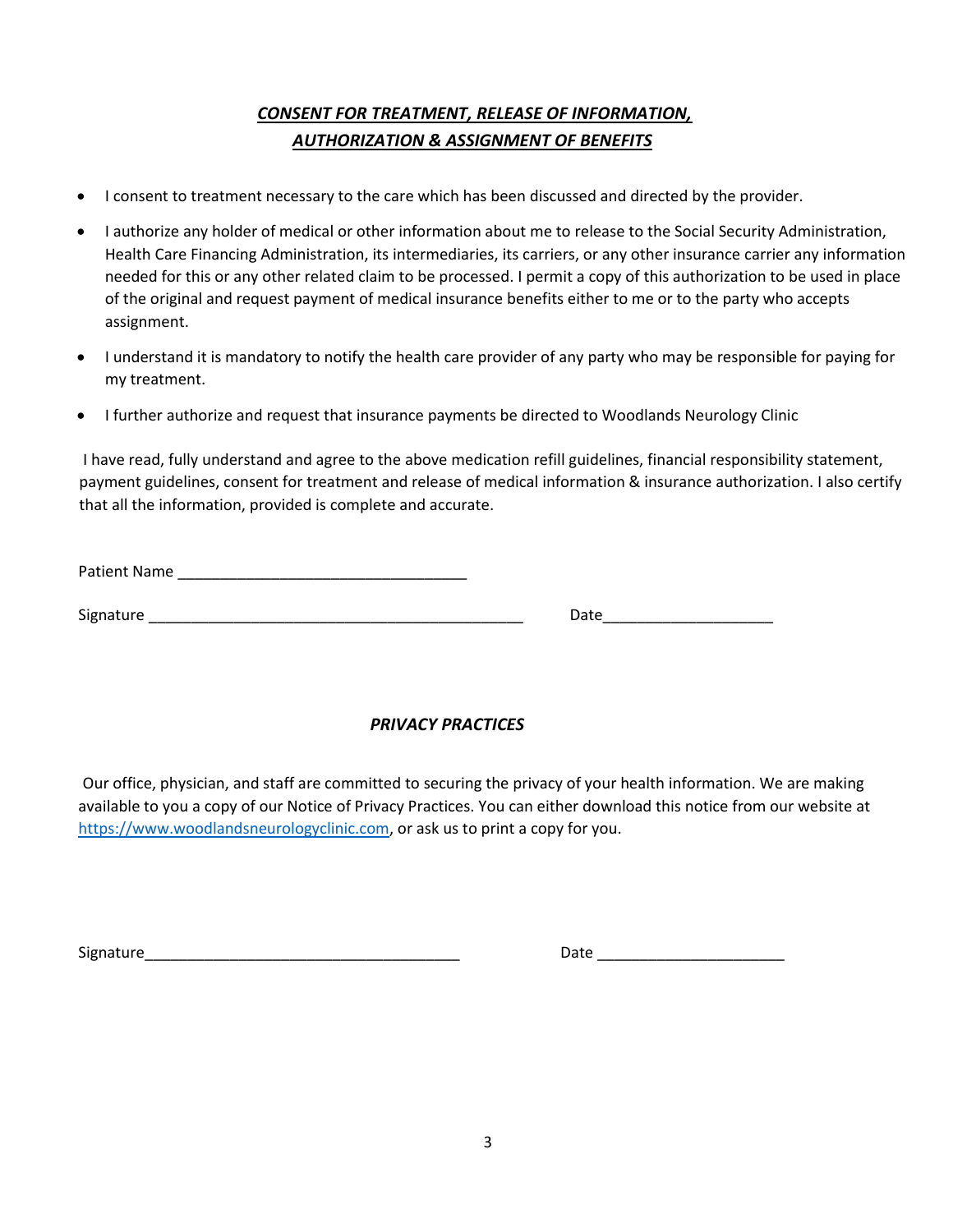# **Woodlands Neurology Clinic- Office Policies**

Thank you for choosing Woodlands Neurology Clinic! We are committed to providing you with the superior medical care with a time efficient and cost-effective manner. We hope that by providing you with our policies in advance we can prevent any misunderstanding or frustration at the time of your visit.

Please initial at the beginning of each line:

\_\_\_\_\_\_ **Insurance: The patient is responsible for knowing their insurance benefits and if you have a deductible or copayment.** If you have an **HMO policy, you are responsible for obtaining the referral prior to your visit**. We will not become involved in disputes between you and your insurance company regarding coverage and/or policy benefits. You are responsible for the timely payment on your account.

\_\_\_\_\_\_ **Check-in**: **For new patient appointments, please arrive about 60 minutes** before appointment time, so that all paperwork as well as the check in process may be completed before your appointment time. **If you have your paperwork filled out, please still arrive 30 minutes prior to your appointment time. If you arrive at your appointment time without completed paperwork, you may be asked to reschedule.**

Late arrivals: We do our best to keep to the schedule. When a patient arrives late it is impossible to stay on schedule. **If you arrive more than 15 minutes late you may be asked to reschedule your appointment** so that other patients are not inconvenienced.

\_\_\_\_\_\_ **Medication list**: Please bring an updated medication list to include the names of prescriptions, dose and frequency, or your medication bottles to each appointment. To avoid medication errors, it is essential that we be able to confirm your current medications.

\_\_\_\_\_\_\_\_ **Dishonored checks:** A \$30 service fee will be assessed on all dishonored checks. The full amount of the check written plus \$30 must be paid by cash or credit card.

Prescriptions: It is the patient's responsibility to call our office or contact us through the patient portal five days prior to running out of medication. **Refills may take between 2 - 4 business days to be processed.** 

Forms/letters: A \$25 fee will be charged for forms completed by provider or any detailed letters requested from the physician.

I have read, understood, and agree to the above office and financial policies.

| Patient name: |  |
|---------------|--|
|---------------|--|

Signature: \_\_\_\_\_

| Date: |  |
|-------|--|
|       |  |